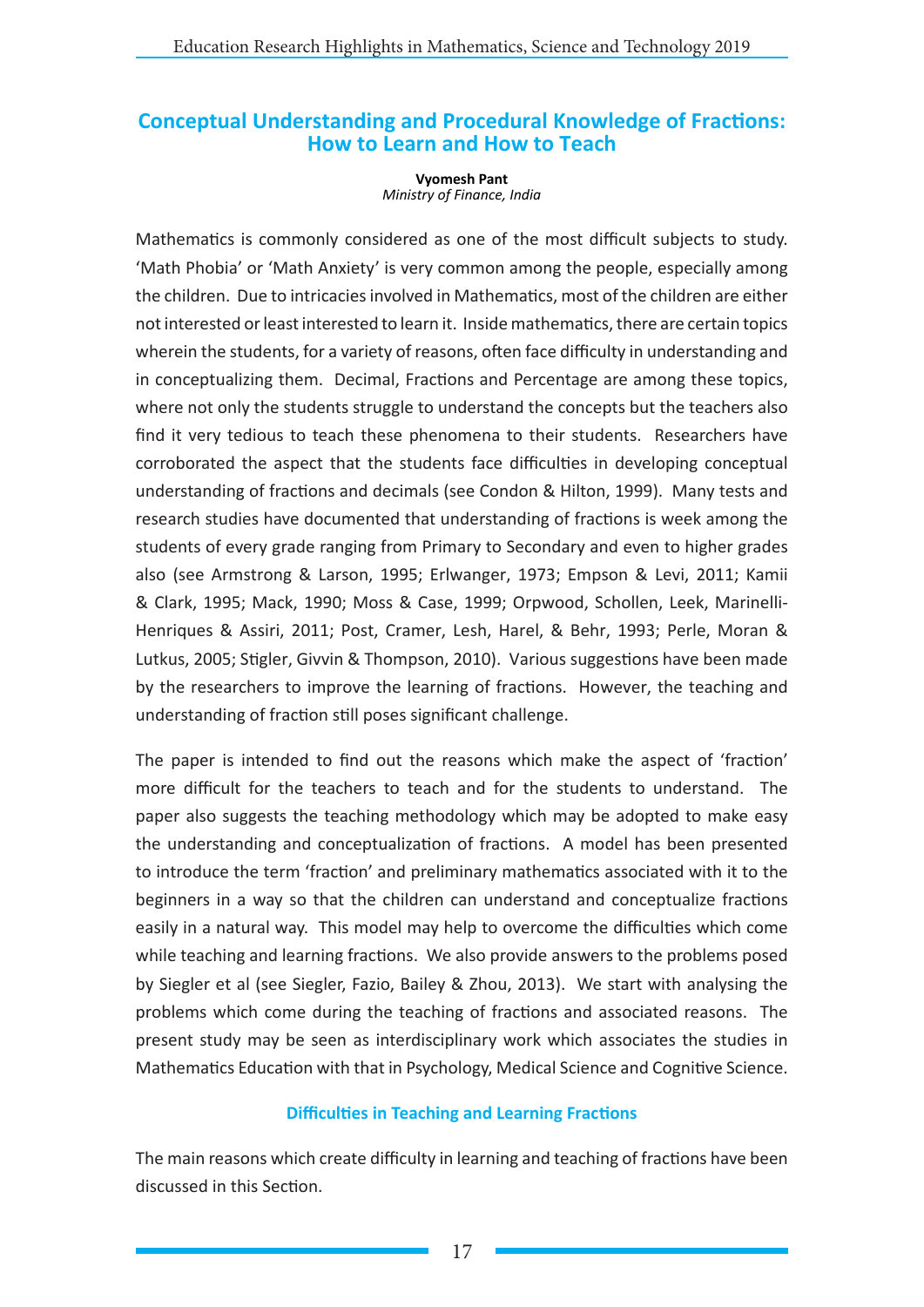# Multiple forms of fractions

Fractions can be expressed in multiple forms. Accordingly, these can be introduced to the children in different ways, which are as follows:

- 1. A fraction in bipartite form, i.e., in the form of  $x/y$ , where x and y are whole numbers and  $v \neq 0$ .
- 2.  $x/y$  can be expressed as 'x divided by y' or  $x \div y$ .
- 3. x/y also denotes the ratio of two numbers x and y and can also be represented as x:y.
- 4.  $x/y$  can be expressed as 'x out of y', more precisely,  $x/y$  can be expressed as 'x number of parts out of total y number of equal parts of the whole.
- 5. x/y is also used as an operator. For e.g., when we say 3/4 of 100, it means (3/4)  $x$  100 = 75. In that case 3/4 is an operator, which when multiplied by a number, reduces to the said number to its 'three fourth' value.

Kieren had identified five different interpretations (or sub-constructs) of rational numbers (see Kieren, 1980). These are often summarized as part-whole, measure, quotient or division, operator and ratio. Due to variety of forms, it is a challenge for a teacher to choose the appropriate form to introduce fractions to the kids and subsequently expose them to all the forms one by one without creating any doubt or confusion in their minds. The basic difficulty before a teacher is that how to introduce fraction – in bipartite form or as a ratio or as division of two numbers or as an operator. On the other hand, the children get confused due to the abstract nature of the 'fractions' and with various forms it is used in. While learning fractions, much of the confusion among the students occurs because they are either not familiar with a variety of representations or they cannot synthesize different interpretations or sub constructs (see, Clarke, Roche & Mitchell, 2007). Most of the students are not able to develop understanding of fractions due to the multiple forms it is introduced in and as a result they start focusing on surface similarities of the representations rather than numerical meaning and understanding of fractions. (see Moseley & Okamoto, 2008; Clarke, Roche & Mitchell (2007; 2011)).

The students generally fail to perceive the fractions like numbers (Park, Flores & Hohensee, 2016; Hannula, 2003; Post, et al, 1993). Instead they visualize fractions as some separate entity (in form of or ) made up from numbers and perceivethe fractions as an object disconnected from the number system.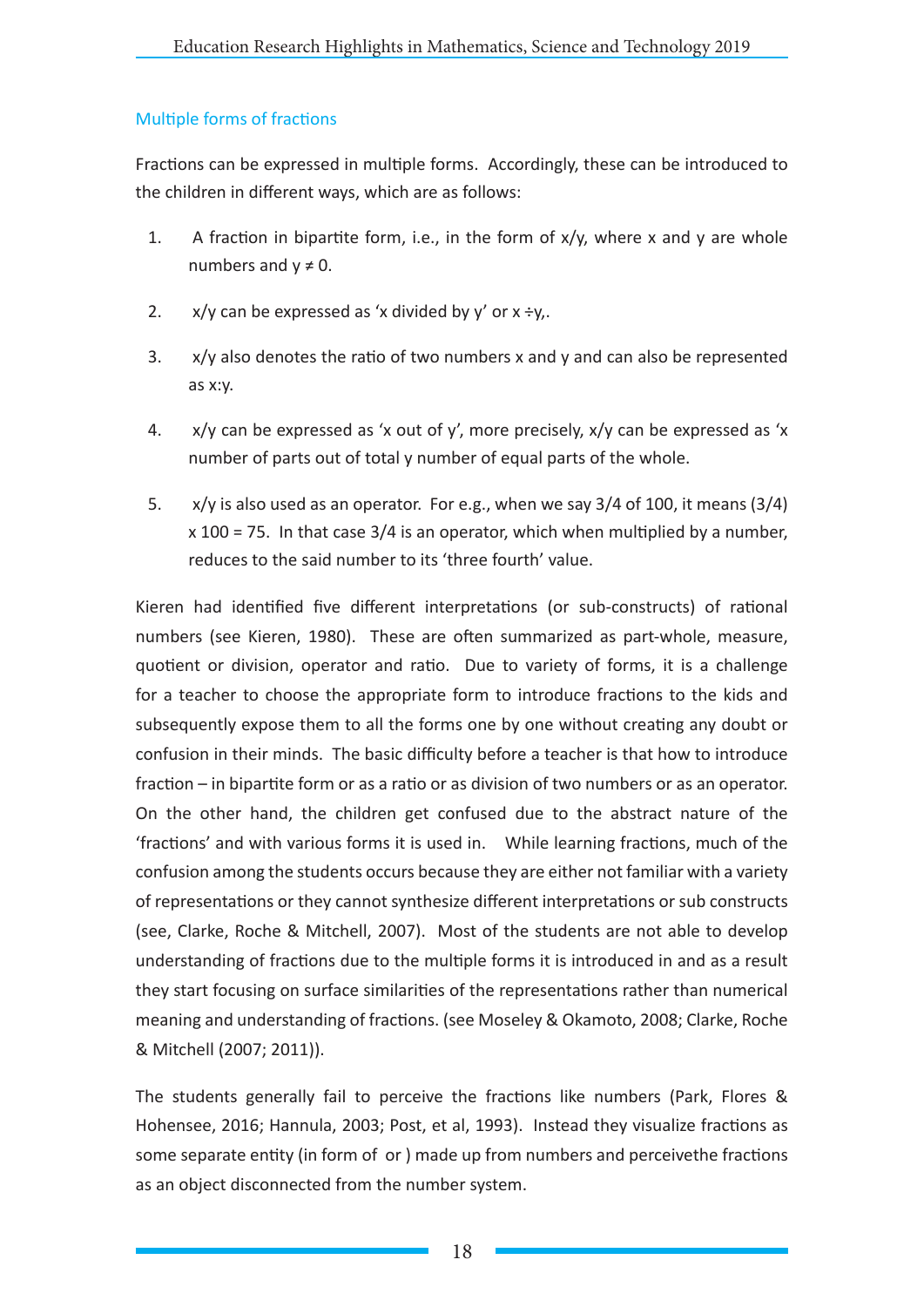## Absence of natural reference point

According to Wu (see Wu, 2014), the reasons which make difficult the learning of fraction are absence of a natural reference point and the inherent abstract nature of the concept of fraction. To deal with the learning of whole numbers in grades 1-4, children always have a natural reference point : their fingers. The modeling of whole numbers on one's finger is both powerful and accurate (see Wu, 2014). In case of fractions, it is normally introduced using a pizza or pie or bread and thus the pizza, pie or bread become the reference points. These may be good reference points to help the beginners for the purpose of the vocabulary learning aspect. However, these models become awkward in case of fractions bigger than 1 or in describing mathematical operations like addition, subtraction, multiplication etc. For e.g., one cannot multiply two pieces of a pie (Wu, 2014; Hart, 2000).

## Presentation/ interpretation of fractions is complex for the beginners

A fraction comprises of three parts – a numerator, a denominator and a line which separates the numerator and denominator. Normally, it is taught that the numerator represents a counting number and signifies "how many", whereas the denominator is named as the ordinal number which signifies "what is being counted" (see Watanabe, 2002). Both the numerator and denominator are whole numbers (with a restriction that denominator is always non-zero), but their behavior in the operations related to fractions remain different. For e.g., while adding two fractions, LCM of the numbers in denominator is taken and equivalent fractions are formed. During the addition the denominator remains as it is (equal to LCM), whereas the numbers in numerator are simply added as whole numbers. Therefore, for the children, particularly for those who are in the early stage of learning, numerator and denominator become two separate entities and the bar separating them is a third one, which makes the things difficult. A considerable amount of attention of the kids gets utilized to understand these three entities and a less amount is left to understand the structure and operations related to fractions and its execution. The greater memory load of representing fractions reduces the cognitive resources available for thinking about the procedure needed to solve the problems related with fractions (see Lortie-Forgues, et al, 2015; Fuchs, et al, 2013; 2014; Hecht & Vagi, 2012; Jordan et al, 2013; Siegler & Pyke, 2013).

### Fractions do not behave like whole numbers

One of the main difficulties while learning fractions is that often learners use the natural number properties to make inferences on rational numbers, which was termed as "whole number bias" by Ni & Zhou (2005). It is a general belief among the learners that the properties of fractions (rational numbers) would be same as that of the whole numbers (see Siegler et al, 2011). The rational numbers form a densely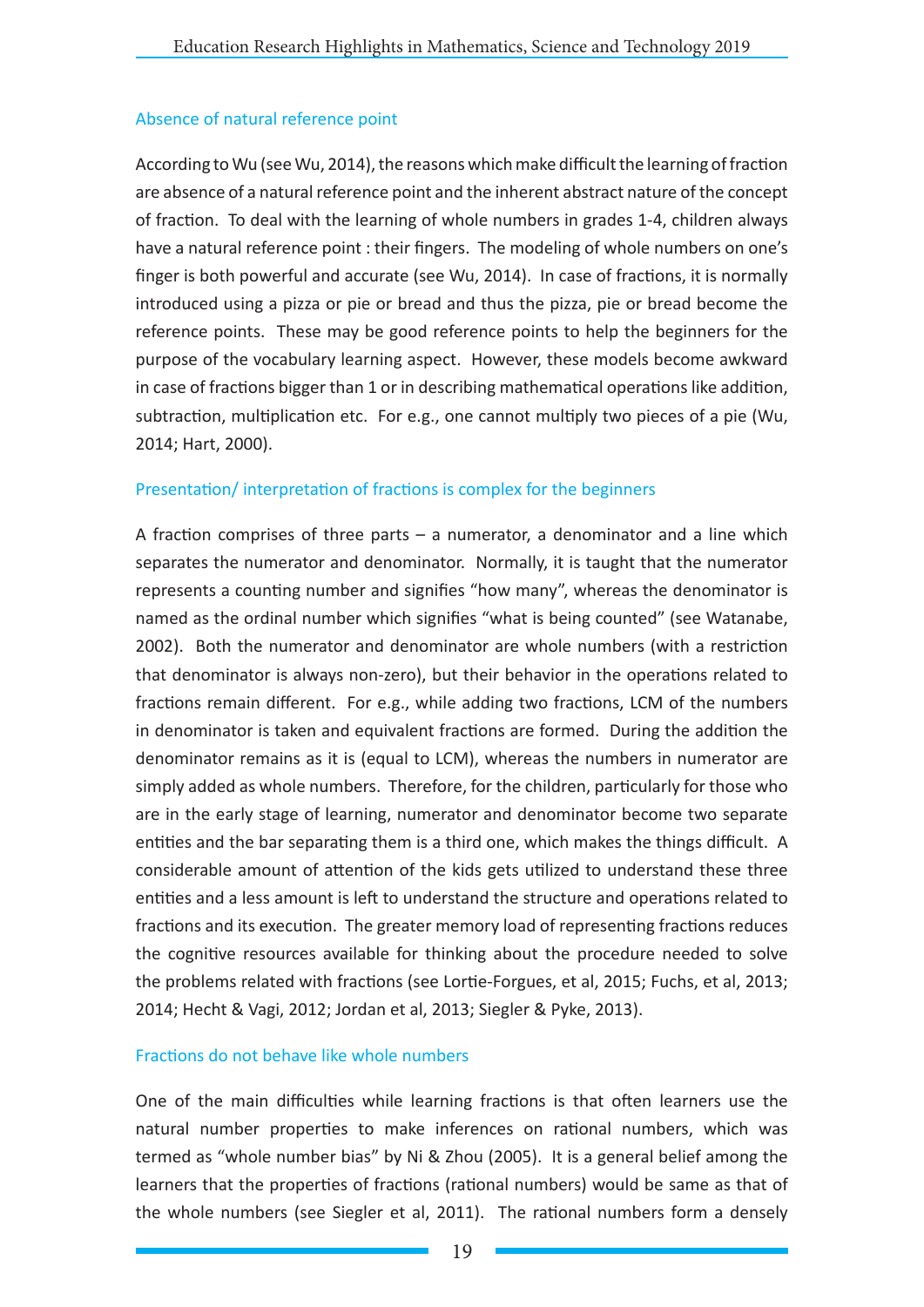ordered set, whereas the whole numbers are part of a discrete set. As such the rational numbers (fractions) possess certain properties which are different from corresponding properties of the whole numbers. However, for the beginners it often becomes difficult to adapt these difference and they expect the rational numbers (fractions) to behave like whole numbers. For many people the fraction consists of two whole numbers a and b and with this understanding they process numerator and denominator as two separate whole numbers (see Vamvakoussi & Vosniadou, 2004). There are some questions related to the basic arithmetic operations on fractions, which creates doubts in the minds of the learners. For e.g., while adding or subtracting the fractions, it is necessary to form equivalent fractions in such a way that denominator of all the fractions become equal (equal to the LCM), whereas while multiplying or dividing the fractions, there is no such requirement of making equivalent fractions. Further, in case of addition or subtraction, after making the equivalent fractions, only numerators are added or subtracted but denominators are not added or subtracted. Contrary to the practice followed in fraction addition or subtraction, both numerator and denominator are multiplied in case of fraction multiplication. In case of fraction division, the denominator is reversed and then multiplied with numerator. Though all these queries can be answered mathematically, but these are not normal to understand, does not appear natural and are far from obvious. From the point of view of a beginner, such problems arising during the basic fraction arithmetic are away from realization, answers to these problems are not apparent and this is one of the important reasons which create difficulty in understanding fractions.

### Conceptual understanding and procedural knowledge

Studies have shown that while learning fractions, students perform calculations without understanding mathematics behind it (see Kerslake, 1986, Gabriel et al, 2013). The thrust of the teachers generally remains in imparting procedural knowledge and, less, or, no emphasis is given to conceptual understanding of fractions. Children usually learn rote procedures, which lead to misunderstanding (see Byrnes & Wasik, 1991; Gabriel et al, 2013). Conceptual knowledge is a must to have explicit or implicit understanding of the principles, central concepts, their interrelations and further generalizations (Rittle-Johnson & Alibali, 1999; Schneider & Stern, 2005; Hiebert, 1986; Gabriel et al, 2013) whereas the procedural knowledge is about the sequences of actions useful to solve the problems (Rittle-Johnson & Alibali, 1999). The conceptual and procedural knowledge are complementary to each other and both of them must co-exist in an iterative and interactive way to make the learning thorough, interesting and purposive (Rittle-Johnson & Alibali, 1999).

Lortie-Forgues et al have presented a fine survey of the inherent and culturally contingent difficulties comes in the way of learning fractions and decimals (see Lortie-Forgues, et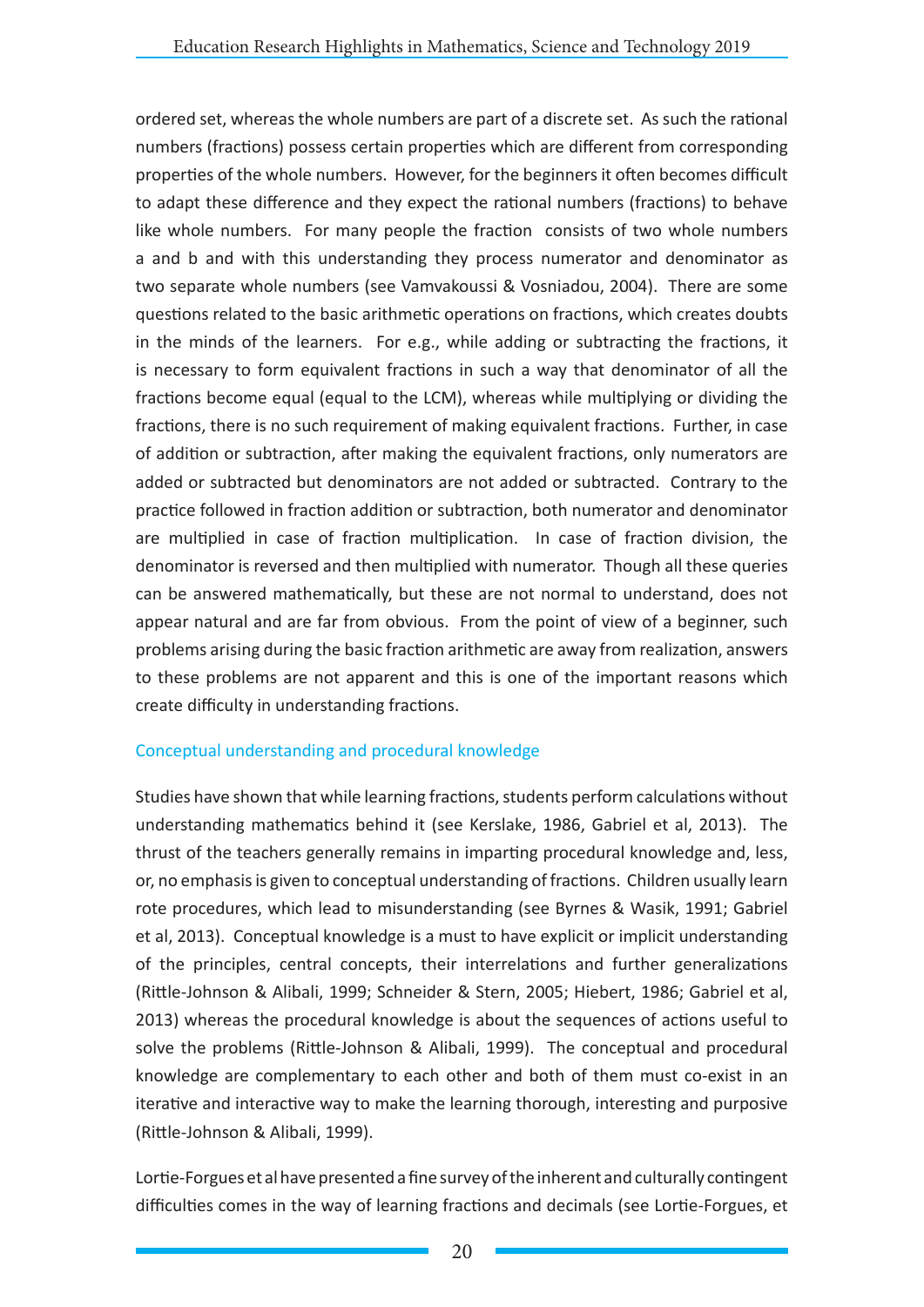al, 2015). Magnitude plays an important role in arithmetic of whole numbers. When we talk of a whole number, say 7, it means that its magnitude is 7. While thinking of a number, it is the magnitude which gives us impression about its position or place in the number system. In case of whole numbers or integers, it is quite easy to find out the magnitude of any number and, as such, to imagine position of the number in the number system. Two whole numbers or integers can be compared to find out which one is greater. Same degree of comparative ease is available in addition, subtraction and multiplication of the whole numbers. The operation of division in whole numbers or integers creates more problem as compared to the others. The division is not always quick and this is the reason due to which it is not easy to compare two fractions having different denominators. It is not easy to find out the magnitude of a fraction, which creates problem for the learner to determine the position or place of a fraction. Comparing two whole numbers is easy task but comparing two fractions, particularly those having different denominators is not always easy. Unlike whole number magnitudes, fraction magnitudes have to be derived from the ratio of the two values, which reduces the accuracy, speed and automaticity of access to the magnitude representations (English & Halford, 1995). Accessing fraction magnitude also requires understanding whole number division, often considered the hardest of the four arithmetic operations (Foley & Cawley, 2003).

# Other factors

In addition to this, there are some factors which are also responsible for difficulties faced by the learners. Quality of teaching and the knowledge of the teacher play pivotal role in minimizing the difficulties of the learners. The social, cultural, educational and financial background of the learners as well as of the teacher also make a great impact on the learning and understanding of the children.

# **How to Overcome the Problems**

Throughout this paper, when we form fractions using integers, we talk of non-negative integers only. Thus the term rational number for expressing the fractions has been used in the sense of non-negative rational numbers only.

In the study of fractions, the most important part is introduction, i.e., the way the fractions are introduced to the beginners. The way how the fractions are introduced is very crucial for the beginners. As explained in the previous paragraphs, there are number of ways to introduce fraction and a child must get himself familiarised with all these expressions gradually in due course of learning. However, if all the forms are taught simultaneously, it may create confusion. Instead, we must go on one by one and initiate in such a way that the pupils may not feel the burden of being taught an entirely new concept.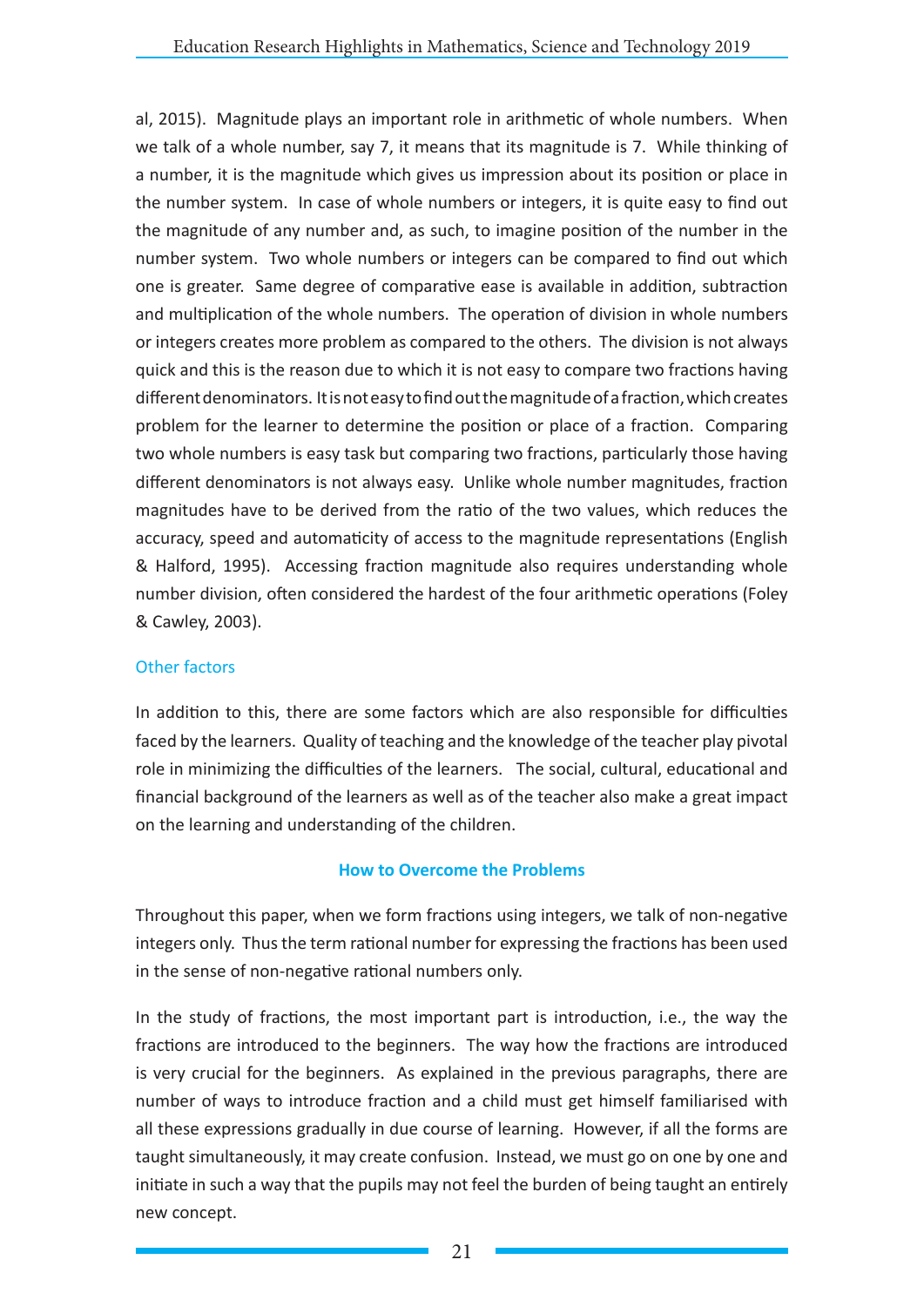## Fractions may be introduced as a part of the number system

Numbers occupy an important place in mathematics. Infact, our primary exposure with mathematics starts with numbers and during initial few years of learning, mathematics is all about the numbers only. A child is initially exposed to numbers, counting, reverse counting, number line, comparison of numbers and basic algebraic operations on numbers. During initial phase of learning mathematics, numbers signify the whole numbers only. Gradually, with increase in the level of learning, natural numbers, integers, rational and irrational numbers are introduced as a part of the framework of the number system.

It may be better for the beginners if rational numbers are taught before introducing the term 'fraction'. The following steps represent one of the models of teaching to introduce fraction :

Step 1: After having understood the concept of number line, the students may be asked to imagine in the number line, "what will be there between 0 and 1?", "what is between 4 and 5?", or in general, "What is between any two consecutive whole numbers?". Simultaneously, sharing problems may also be given to the children. For e.g., they may be asked to share 20 candies among 4 students, in which each of them will get 5 candies. If the number of candies is increased to 21, 22 or 23, it is not possible for them to share whole number of candies equally. They will be able to share equally, if the number of candies is increased to 24.In that case each of them will get 6 candies. Such type of examples may help the children to understand the requirement of numbers which are different from the whole numbers and may fill up the gaps between the whole numbers or integers. This forms basis for introduction of rational numbers. Each point of the Number Line represents a number, as such, there exist infinite numbers in the number line, all of them are not whole numbers or integers. Initially, there may be no need to classify these numbers into rational and irrational numbers. Infact, the irrational numbers may be kept at abeyance for quite some time because it may create some difficulty for the children at the initial stage, but the numbers in the form a/b : a and b are non-negative integers and  $b \neq 0$ , may be taught and the children may visualize position of these numbers in the number line. Initially there is no need to use the term 'fraction', instead, the terminology of 'rational number' would be sufficient to understand the term and mathematics behind it. Further, the teacher must confine him to the non-negative integers only. In this way fractions may be introduced as rational numbers, as a part of number system, which will not only strengthen the concept number system but also familiarise childrenwith the essence of fractions, without burdening their minds with the load of the new terminology (fraction). The learners will be able to understand the rational numbers in a natural way as an extension of the number system. Further, having less memory load of introducing fractions will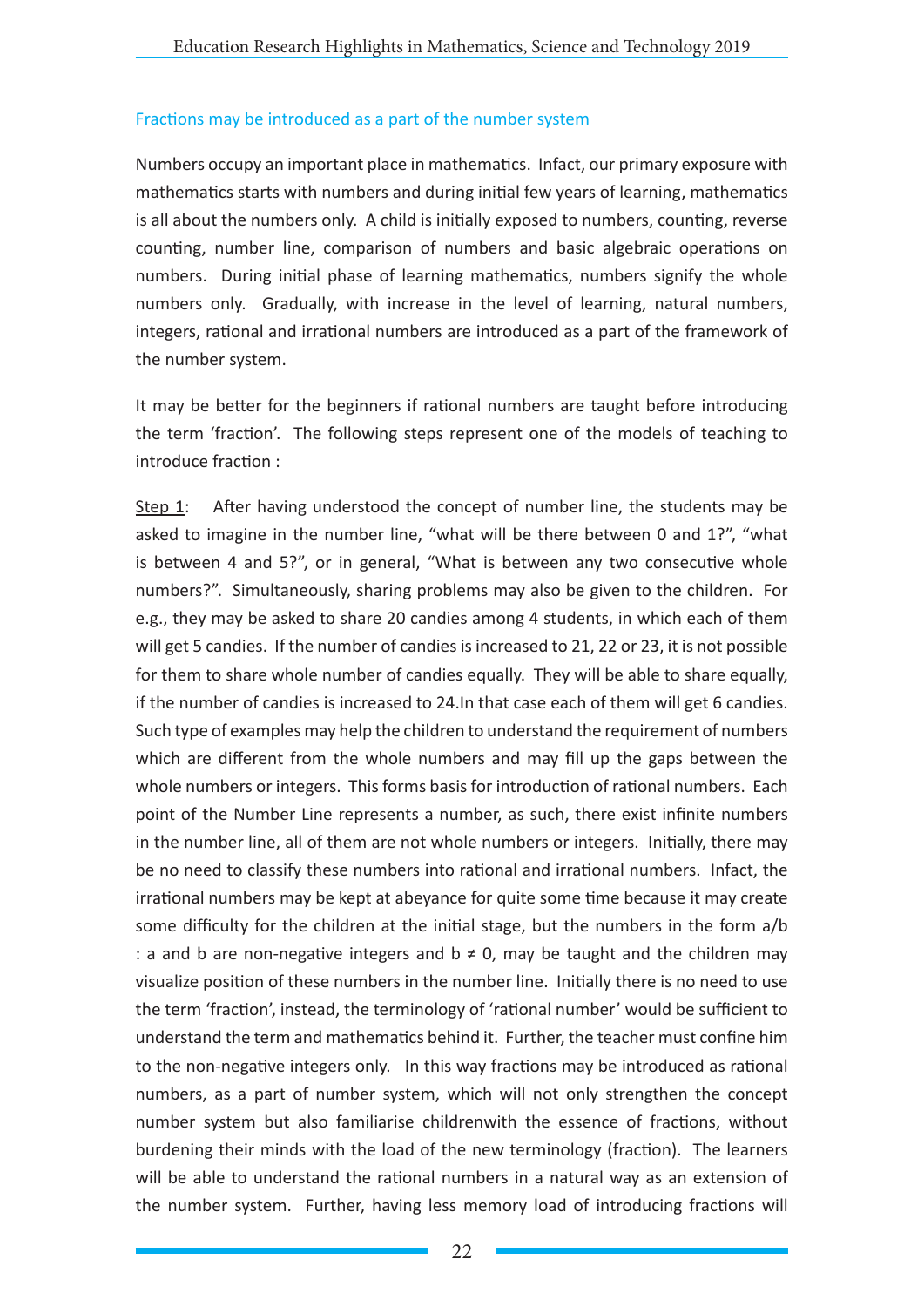certainly increase the cognitive resources available for thinking about the structure and mathematical operations associated with fractions.

Step 2: Rational Numbers can be expressed as the numbers which are made of two integers a and b placed in the form  $a/b$ ,  $b \ne 0$ . Initially the students may be taught about positive rational numbers only. The integers and the whole numbers can also be expressed as rational numbers. For e.g., 2 can be expressed as 4/2 , 7 can be written as 7/1 or 14/2 and so on, which may help children in understanding that the rational numbers include the natural numbers, whole numbers and the integers. In the number line, the rational numbers can be represented by the dots of the whole numbers or integers and numerous other dots between these whole numbers or integers.

Step 3: The study of rational numbers is quite interesting and it can be made more interesting by highlighting the properties which are possessed by the rational numbers and not by the numbers the children are familiarise with, i.e., integers or whole numbers. The whole numbers as well as the integers form a discrete set, whereas the rational numbers form a densely ordered set. As such there are certain properties which differentiate the rational numbers from rest of the numbers. Some of these properties, which may be discussed to make the study of rational numbers more natural and purposeful, are as follows:

- (i) Integers are not closed under the operation of division, but the rational numbers (excluding zero) are closed under the operation of division.
- (ii) There are fixed or countable numbers of integers between any two integers. However, in case of rational numbers, there lies infinite number of rational numbers between any two integers or between any two rational numbers. For e.g., consider two rational numbers 3/10 and 7/10. There are 3 integers between 3 and 7, viz., 4, 5 and 6. Therefore, the corresponding rational numbers between 3/10 and 7/10 are 4/10 , 5/10 and 6/10. Now write 3/10 and 7/10 as 30/100 and 70/100 respectively and count the rational numbers between these two numbers, viz,31/100, 32/100, ............69/100. Again write 3/10 and 7/10 as 300/1000 and 700/1000 respectively and count the rational numbers between these two numbers. The process can go on and thus infinite numbers of rational numbers can be accommodated between any two rational numbers.
- (iii)Between any two given numbers (integers or rational numbers), there may or may not exist an integer but it is for sure that there will always be a rational number between any two numbers. For e.g., there is no integer between 3 and 4 but there are infinite number of rational numbers between these numbers, such as, 7/2, 10/3, 13/4, ............. etc.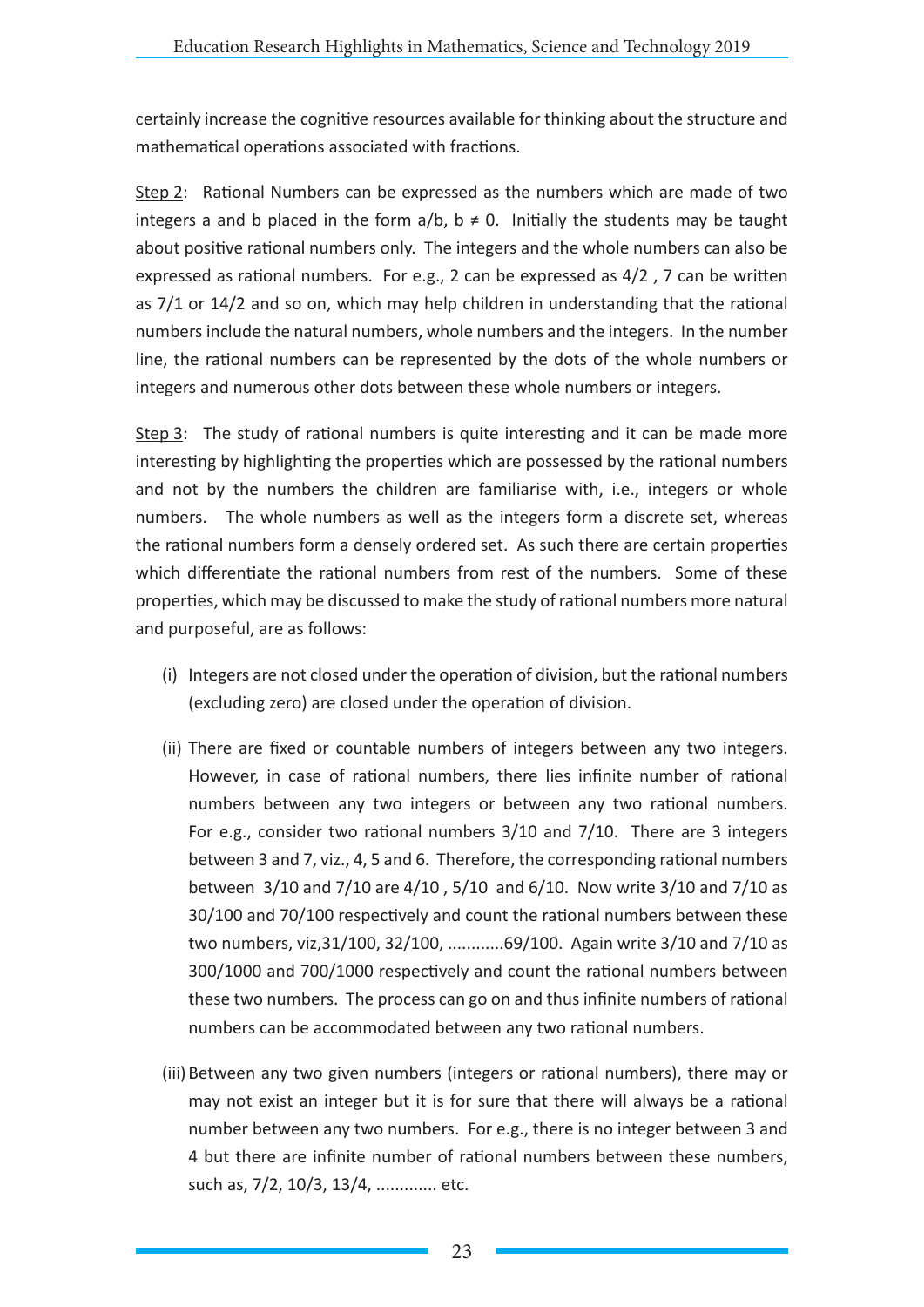- (iv) In the set of integers, every integer can be represented by a unique symbol but a rational number can be represented by infinite number of expressions. For e.g.,  $1/2 = 2/4 = 3/6 = 4/8 =$  ..... Though an integer can also be written in this manner, like  $2 = 2/1$ ,  $4/2$ ,  $6/3 =$ ....., but we should not forget that for making such expressions we have to come out of the set of integers and use the set of rational numbers. Infact the integers are also rational numbers and, as such, hold the properties of rational numbers also. Inside the set of integers, it is not possible to write any rational number in multiple forms.
- (v) In the set of integers, every integer has a unique predecessor and successor. However, in case of rational numbers, every rational number has infinite number of predecessors and successors.
- (vi)Before learning rational numbers, the general perception of the children may be that the multiplication always increases the value of multiplicand as well as that of the multiplier. However, this is not true in case of integers. For e.g.,  $8 \times (1/2)$ = 4 , which is less than 8.
- (vii)Similarly, in case of division of rational number, the result may be greater than the dividend, which is contrary to the expectations of the learners because so far they are exposed to the division of integers only where the division always reduces the magnitude of the dividend. For e.g.,  $(1/2)/(1/4)$ = 1/2  $\times$  4/1=2, which is greater than.

From the above, it is obvious that there are certain properties of rational numbers, which are entirely different from integers or whole numbers, due to which the rational numbers are required to be studied separately. The algebra of the rational numbers is also different from that of integers or whole numbers. Therefore, there is a need to study how the basic mathematical operations can be performed in case of rational numbers.

Step 4: Now the point to ponder is that despite so many differences, is there something which is common between the whole numbers and rational numbers. This insists the learners to identify the property which is common between the whole numbers and rational numbers. Obviously, the property that unites all the real numbers is that they possess magnitudes on the basis of which the numbers can be ordered in the number line. The magnitude of the fraction (rational numbers) plays crucial role in conceptual understanding and procedural knowledge of fractions. Once the children understand the magnitude of a rational number, they are able to visualize its position in the number line. The magnitude of a rational number and its position in the number line are the aspects which help the learner to understand that the rational numbers are part of the number system. Infact, these two aspects – magnitude and position in number line of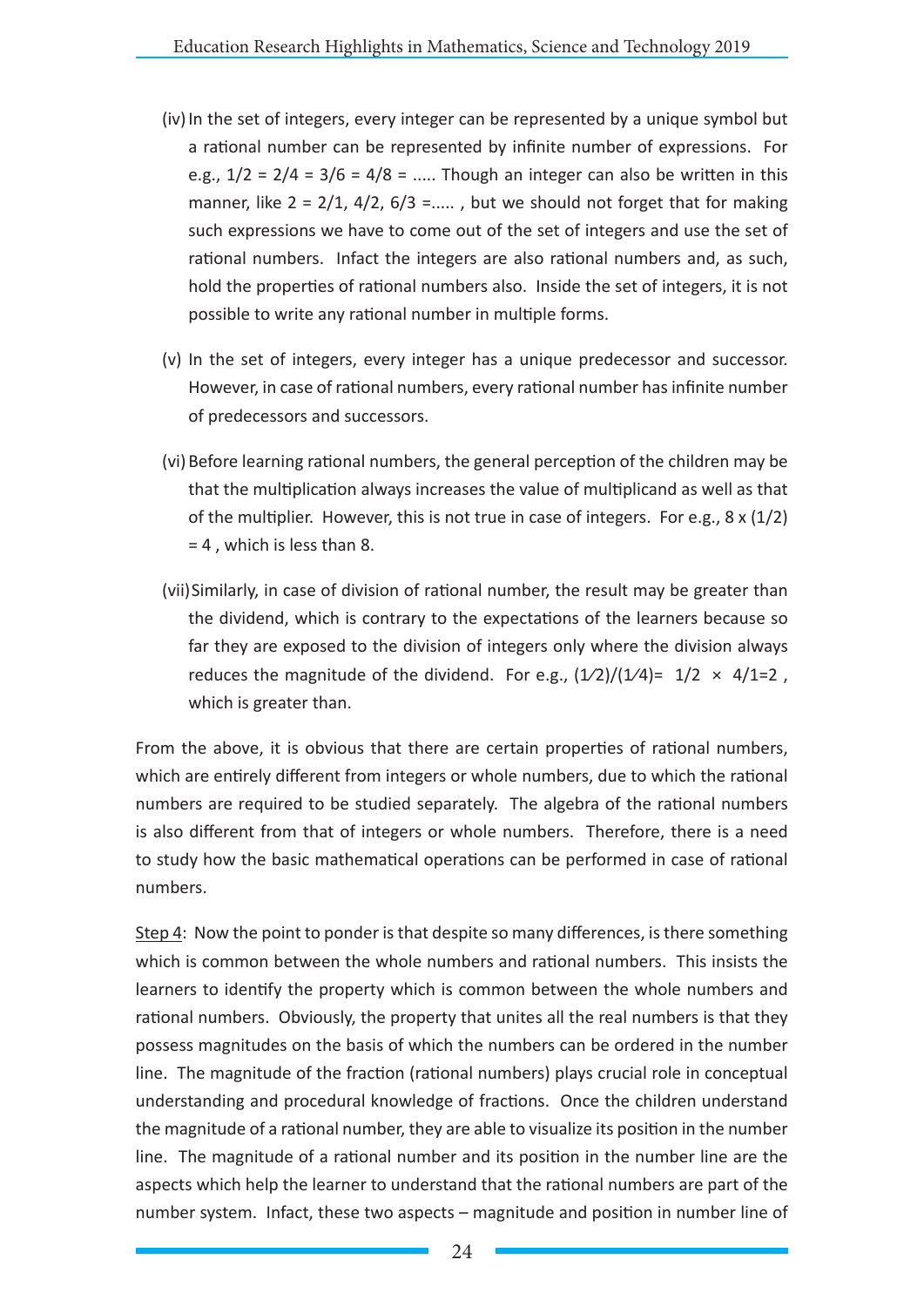rational number – form the basis for conceptualization of rational numbers or fractions.

## **Advantage of introducing fraction in form of rational numbers**

The study of fractions as rational number as an extension of the existing number system comes in a natural way for the beginners. Other sub-constructs are not so natural or self-evident during the initial phase of learning. The part-whole concept does not work when it comes to the fractions which are greater than 1 or the negative fractions. 'x out of y' type explanation of fractions creates problems for the learners, when improper fractions like 5/3 are to be understood – 'how can one take 5 parts out of total 3 parts?' If the fractions are introduced as an operator or decimal numbers, there are several other constraints of these methods, particularly from the point of view of the beginners. Fraction as an operator can reduce the value of any integer on multiplication and increase its value on division. This behaviour is quite opposite to that of the whole numbers and creates confusion. However, if factions are introduced as non-negative rational numbers in a natural way, as described above, it will become easy for the learners to understand the requirement of introducing rational numbers and conceptualize their existence and position in the number line.

After understanding the rational numbers, the learners become able to recognize that the number system is not confined to the whole numbers and there exists other type of numbers also. Further, there are many properties of the whole numbers which are not true for all the numbers, in general. Some of these properties have been highlighted in Step 3 above. Simultaneously, Step 4 provides the properties which are common for both the whole numbers and the rational numbers. Such comparison will make the study interesting and will help in conceptualization and understanding as well.

# *Neuroscience corroborates that there is underlying commonality in the neural basis of whole number and fraction knowledge*

Studies in Neuroscience have revealed that the intraparietal sulcus (IPS), which is located in human brain on the lateral surface of the parietal lobe, plays a role in processing of numerical information. It has been found in the study of brain that while solving arithmetic problems brain activity shows strong commonalities between whole numbers and fractions (Schmithorst & Brown, 2004). An independent components analysis of brain activity during addition and subtraction of fractions, as measured by functional Magnetic Resonance Imaging (fMRI), revealed task-related components with activation in bilateral inferior parietal, left perisylvian, and ventral occipitotemporal areas, a pattern closely similar to that observed with whole number arithmetic (Dehaene et al, 2003). These results suggest an underlying commonality in the neural basis of whole number and fraction knowledge (see Siegler, Fazio, Bailey & Zhou, 2013). Studies have shown that the behavioural and neural methods which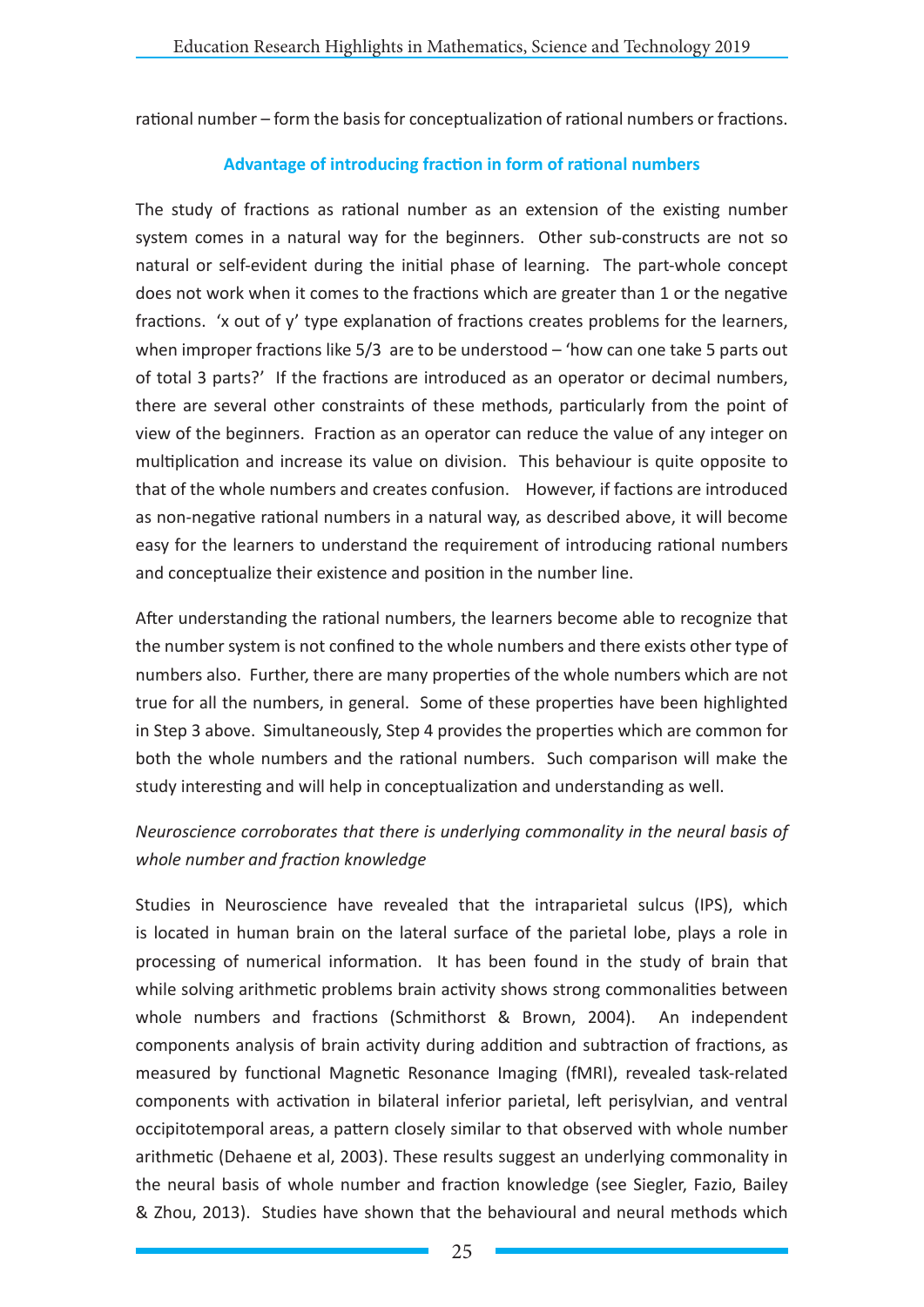have proved useful for understanding whole number representations and processes are also useful for understanding representations and processes involving fractions (Siegler, Thompson, & Schneider, 2011; Ischebeck, Schocke & Delazer, 2009; Jacob, Vallentin & Nieder, 2012; Schneider & Siegler, 2010). It has been found that understanding of fractions is centered around understanding the magnitude of the fraction in a similar manner like the understanding of whole numbers is centered around understanding of their magnitudes (see Siegler, Fazio, Bailey & Zhou, 2013; Dehaene, 2011; Opfer & Siegler, 2012). The problem in conceptualization of the fractions is due to the fact that the learners often cannot visualize the magnitude of the fraction, and, accordingly, its position in the number system. The problem can be overcome by introducing the fractions as rational numbers specifying their magnitude and position in the number line.

It has been found in the neuroimaging studies that like integers, the fraction comparisons also exhibit distance effect, however, the size and scale of the effect is entirely different from the corresponding outcome in case of the integers and it depends upon the holistic magnitudes of the numbers being compared. The response time and error rate for fraction comparison were found much higher than that in case of integers. (DeWolf, Chiang, Bassok, Holyoak, & Monti, 2016; DeWolf, Grounds, Bassok, & Holyoak, 2014). Neuroimaging results suggest that the brain represents proportional (fraction) magnitudes in the same way that it does absolute (integer) magnitudes (Ischebeck, Schocke & Delazer, 2009; Jacob & Nieder, 2009). In a subsequent study, it is found that the brain processes the fractions in different manner as it does in case of integers (see DeWolf, Grounds, Bassok, & Holyoak, 2014). However, the reason behind the difference in processing integers and rational numbers may be attributed to the procedural and conceptual competence of the person on which the experiment was performed. If the fractions are understood as rational numbers and are conceived in ordered mental continuum as per their magnitudes, there might be no considerable difference between the integers and fractions (rational numbers). The fact which cannot be ignored here is that it is always not very easy to get the magnitude of a rational number, therefore, the response time may vary. The fraction magnitudes are much more difficult than the whole-number or integer magnitudes. Hurst & Cordes have found that in the study of fractions carried out by them, the adults fixated significantly longer at the numerator of the fractions relative to the denominator. Individual differences in this measure of whole-number bias suggested that looking more at the numerator than at the denominator implies poorer understanding of fraction procedures (see Hurst & Cordes, 2016).

If the fractions are introduced as rational numbers, as an extension of the number system, the learner will be able to understand the magnitude of the rational numbers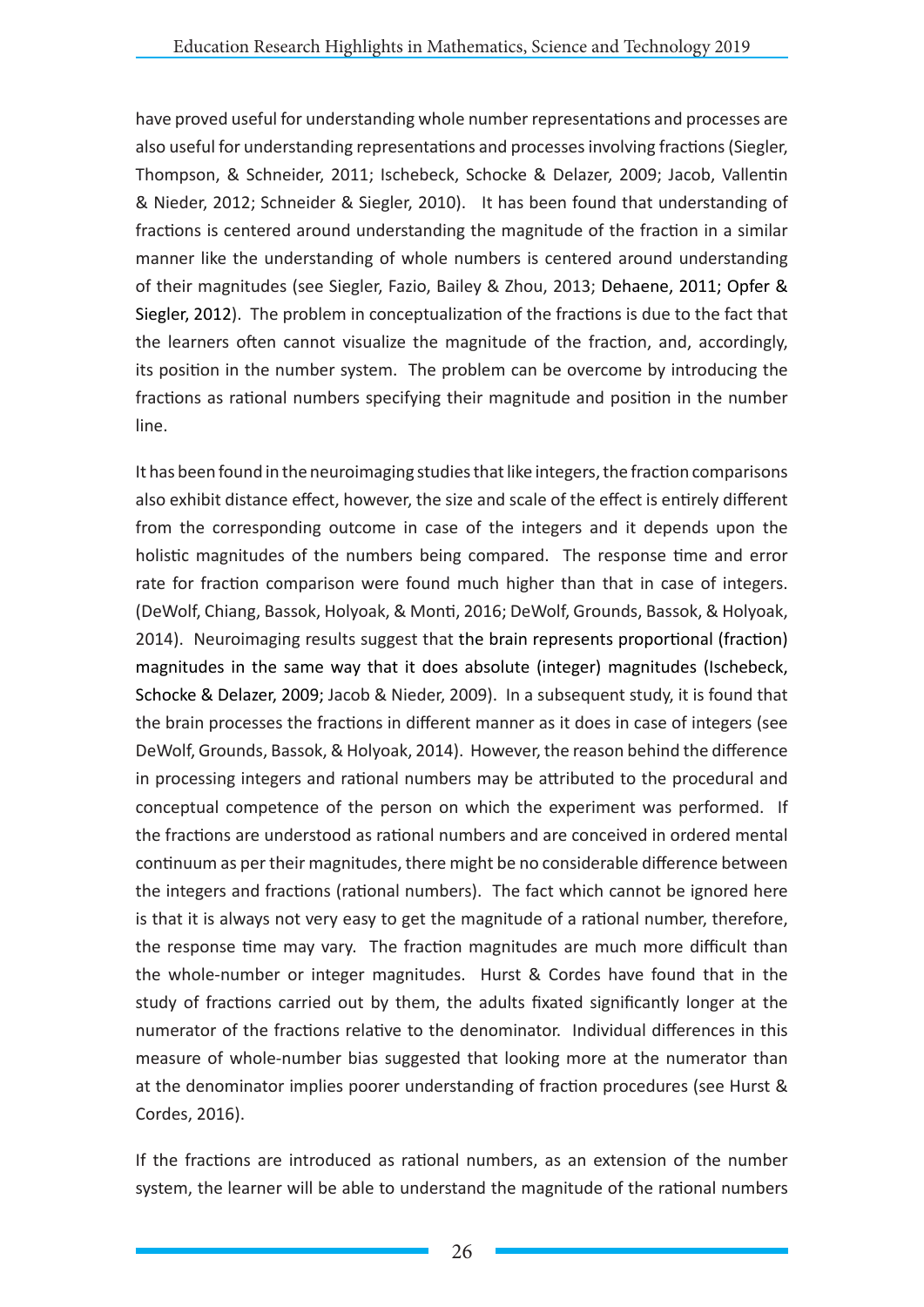and on the basis of their magnitude, they will also be able to determine its position in the number line. Further, in this form the learner will recognize the fraction as one entity and instead of focusing more on numerator, the learner will look at the complete fraction (rational number). The clinical results support the assertion that the fractions as rational numbers are not difficult to understand if they are taught properly.

### Number line acts as a reference point

Study of rational numbers using the number line provides the learner a reference point, i.e., the number line. They may visualize the position of the rational numbers on it, which may help them in understanding the number system in better way. Further, the number line becomes a reference point which may help the students to visualize the rational numbers, which may addresses the concern posed by Wu (see Wu, 2014) and Hart (see Hart, 2000) that the difficulty in teaching and learning fraction is due to absence of a reference point.

### Optimal use of cognitive resources

It may be recalled that much of the confusion in teaching and learning fractions is because fractions are introduced in various forms and the students cannot synthesize the different interpretations or sub-constructs of fractions (see Clarke, et al, 2011). Therefore, instead of teaching fractions in different forms, it would be better if the rational numbers are introduced first as an extension of number system, without referring to the term fraction. Initially there is no need to use the terminology 'fraction' or any other sub-construct of it to name fraction. If fractions are introduced as rational numbers, without using the term fraction, this may allow the beginners to pay their whole attention towards learning of rational numbers. While learning fractions, the greater memory load of representing fractions reduces the cognitive resources available for thinking about the procedure needed to solve the problems related with fractions (see Lortie-Forgues, et al, 2015; Fuchs, et al, 2013; 2014; Hecht & Vagi, 2012; Jordan, et al, 2013; Siegler & Pyke, 2013). To address this problem, it would be better if fractions are introduced as rational numbers so that all the cognitive resources available for thinking may be utilized in learning intricacies of rational numbers.

### The pupil understand the algebra of fractions before formal introduction of fractions

Having expressed the pupils the properties of the rational number with illustrative examples, we can show that the rational numbers behave in different manner and unlike the whole numbers or integers. After introduction of rational numbers, beginners may be told about the addition, subtraction, multiplication and division of rational numbers. Remember that the term fraction has not been introduced to the learners and we have to focus on the algebraic properties of the rational numbers. After explaining the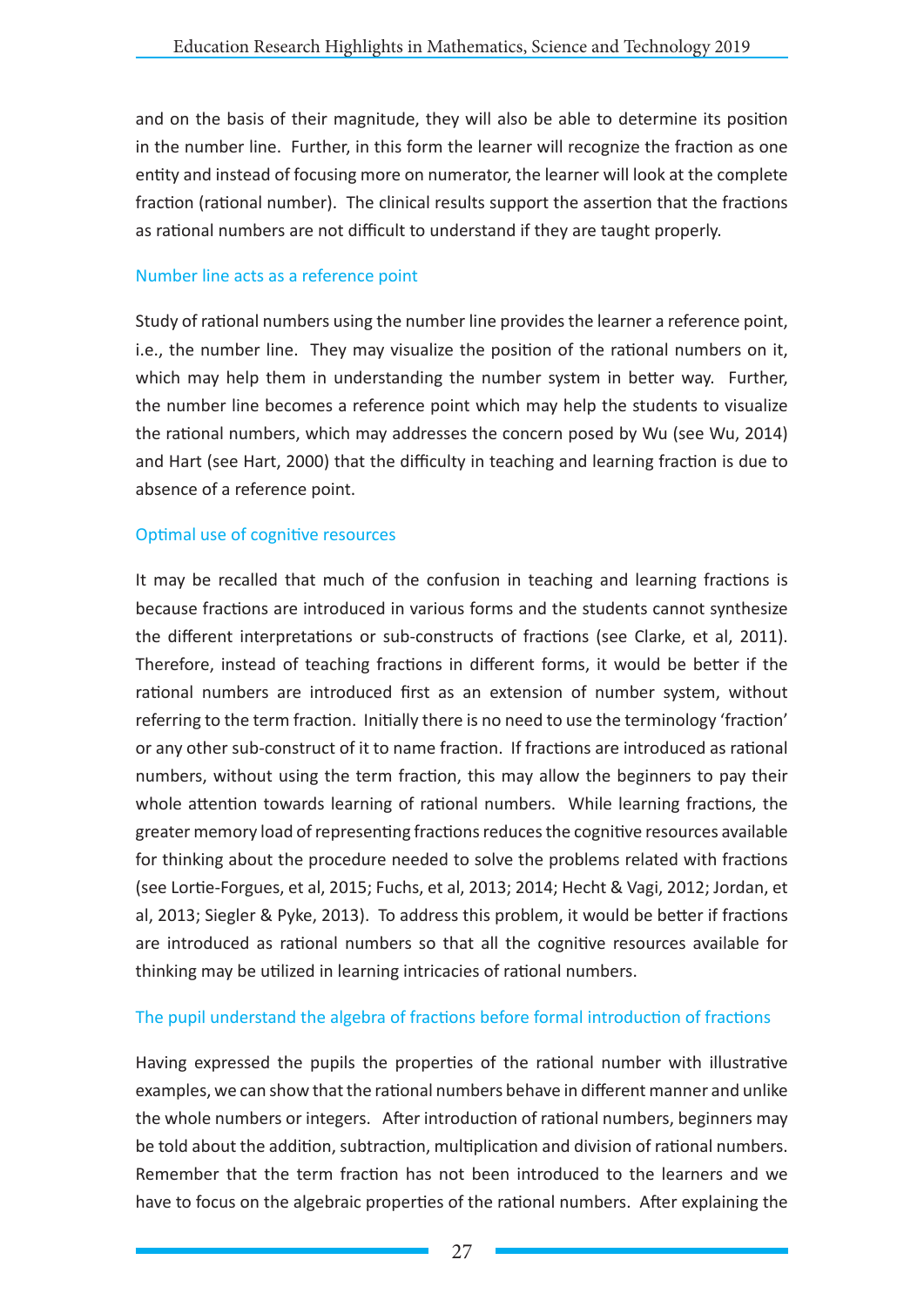children the properties of the rational numbers, it becomes natural for them to adapt that the operations of addition, subtraction, multiplication and division of rational numbers will be different from that of the whole numbers or integers.

### **How to make the learning easy for the beginners**

### Use of geometry and multimedia can make the things easy

The Cognitive Load Theory (CLT), developed by John Sweller, is considered as one of the most influential theories in instructional design. It states that the instructional design can be used to reduce cognitive load among learners. CLT has been designed to provide guidelines intended to assist in the presentation of information in a manner which encourages learner activities that optimize intellectual performance (see Sweller, 1988; Sweller, et al, 1998). As per the CLT, there are three types of cognitive loads – Intrinsic Cognitive Load, which refers to the effort associated with a specific topic, Extraneous Cognitive Load, which describes the mode or the way of presenting the topic before a learner and Germane Cognitive Load, which indicates the efforts done to create a permanent store of knowledge in the learner. The method of teaching fractions step by step must be designed keeping in view the CLT. Another important theory is the Cognitive Theory of Multimedia Learning (CTML), which was popularized by the work of Richard E. Mayer who argues that multimedia supports the way that the human brain learns (Mayor, 2010; 2010). As per the theory of Mayer, the people learn more deeply from words and pictures than from words alone. Such kind of learning is referred to as the multimedia principle. Multimedia researchers generally define multimedia as the combination of text and pictures and suggest that multimedia learning occurs when we build mental representations from these words and pictures. The words can be spoken or written, and the pictures can be any form of graphical imagery including illustrations, photos, animation, or video. Multimedia instructional design attempts to use cognitive research to combine words and pictures in ways to optimize the learning effectiveness. Following the CLT and CTML, efforts may be made by the teachers to provide geometrical interpretation of every concept so that the children may be able to understand it properly and memorize it in better way. Stepanek et al have emphasized on the need of teaching elementary mathematics by Design (see Stepanek, et al, 2011). The term design generally refers to the creation of a product in an artistic or highly skilled manner. Good design means that the product fits the needs of the people who will use it and the context in which it will be used. Teaching by Design is a way to describe teachers' work that focuses on planning deliberate and purposeful lessons that fit the needs of their students.

### Fraction knowledge may be linked with real world applications

All too often learners think of 'fractions' as being a discrete (and often difficult)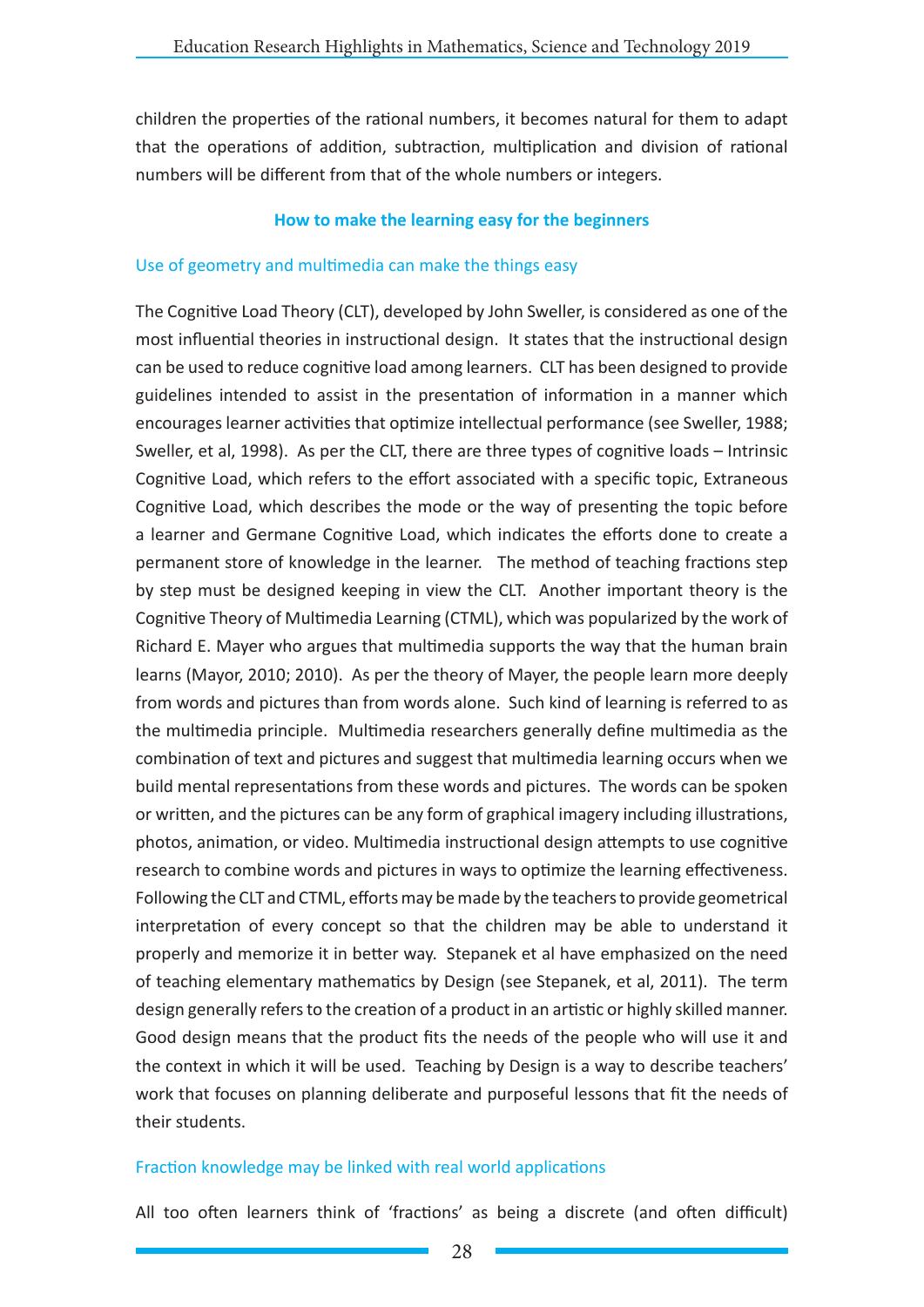topic that has no real connection with any other area of mathematics (see McLeod & Newmarch, 2006). However, if meaningful connections are made, the learning becomes more powerful. While attempting such connections, the teacher should be extra cautious that in the endevour to make it understandable to the pupils, the basic structure of the mathematical phenomenon of fraction is not distorted. Mathematics is often considered as 'abstract' or 'dry' subject by a large section of society. To make it understandable and interesting for all, various examples are created by the teachers so that all the student can attach them and learn it without any fear. Being abstract is an underlying essence of mathematics and one enjoys this flavor of mathematics only after proper conceptualization of any mathematical phenomenon. It is also true that Mathematics is often connected with real world applications to make it interesting and purposeful. Therefore, work on fractions needs to be integrated with other topics of mathematics; number, shape, data handling, and particularly every sort of measure of weight, length, capacity, time, and simple probability. Learners encounter fractions throughout their work at all entry levels of the numeracy curriculum, e.g., solving money problems, sharing a bill, comparing prices, calculating journey times, cooking, interpreting data in pictograms and bar charts, using a meter rule, measuring a room, comparing each other's heights, and checking the weight of ingredients (see McLeod & Newmarch, 2006), which may be connected with the learning of fractions.

### **Discussion**

This paper suggests method to teach fractions as extension of number system, i.e., in form of rational numbers. The technique suggested in this paper is very simple, natural and keeps the children connected with the number system so that they can understand and conceptualize it. During further study, they may be taught the rational numbers are also known as fractions.

We also provide answers to the problems posed by Siegler et al (see Siegler, Fazio, Bailey & Zhou, 2013). Some of the problems posed by Siegler et al are as follows:

"What relations connect whole number and fractions knowledge? Are individual differences in representations of whole number and fraction magnitudes related, do earlier individual differences in whole number representations predict later differences in fraction representations, and do interventions that improve whole number magnitude representations improve fraction representations as well?"

"How specific are the relations of neural processing of whole numbers and fractions? For example, are individual differences in brain activations on the two types of numbers related? Do interventions that improve whole number and fraction magnitude representations produce similar changes in brain activity?"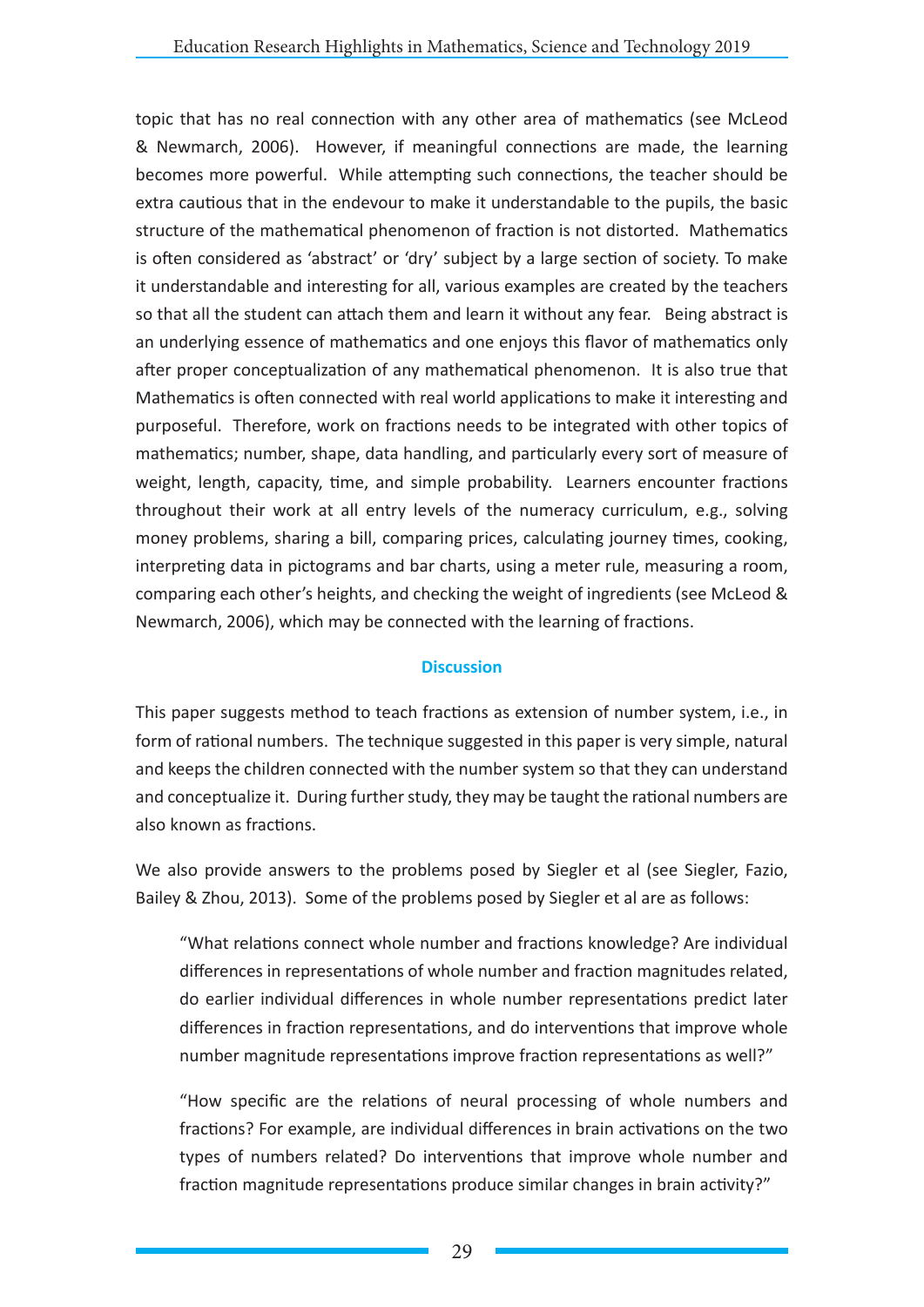The present paper provides answers to the above problems. Clearly it is the magnitude that relates the whole numbers and fractions. Number line acts as a frame of reference for all the numbers and the numbers are positioned in it in order of their magnitudes. Two things are required to conceptualize a number – position of the number in the number line (to understand existence of the number) and ordering of the number with reference to other numbers. It's the magnitude of the whole number which determines the position of the number in the number line and also decides its order as to which numbers are superseded by it and which one are succeeded. As described in this paper, if the fractions are introduced as rational numbers and emphasis is given to find out and understand their magnitudes, it will help the learners to determine position of the rational numbers in the number line, which, in turn, will help them to understand the position of the rational numbers and their ordering in the number line. Clear understanding of the position and ordering of the rational numbers, which is based on their magnitudes, will help the learners to conceptualize the rational numbers (fractions).

It has been found in the study of brain that while solving arithmetic problems brain activity shows strong commonalities between whole numbers and fractions (Schmithorst & Brown, 2004). The fMRI analysis of brain activity during addition and subtraction of fractions exhibits a pattern closely similar to that observed with whole number arithmetic (Dehaene et al, 2003). The problem in conceptualization of the fractions is due to the fact that the learners often cannot visualize the magnitude of the fraction, and, accordingly, its position in the number system. The problem can be overcome by introducing the fractions as rational numbers specifying their magnitude and position in the number line.

Neuroimaging results suggest that the brain represents proportional (fraction) magnitudes in the same way that it does absolute (integer) magnitudes (Ischebeck, Schocke & Delazer, 2009; Jacob & Nieder, 2009). If the fractions are understood as rational numbers and are conceived in ordered mental continuum as per their magnitudes, there might be no considerable difference between the integers and fractions (rational numbers). The fact which cannot be ignored here is that it is always not very easy to get the magnitude of a rational number, therefore, the response time may vary. The fraction magnitudes are much more difficult than the whole-number magnitudes and this facts give slight edge to the whole numbers. The brain activation in case of fractions may be different due to two factors – poor understanding of fractions and difficulty in calculation of their magnitudes as compared to the whole numbers. The difficulty in calculation of the magnitude of fractions is inherent or structural and will persist but the poor understanding of the fractions can be rectified by introducing them as rational numbers emphasising focus on their magnitudes. If the fractions are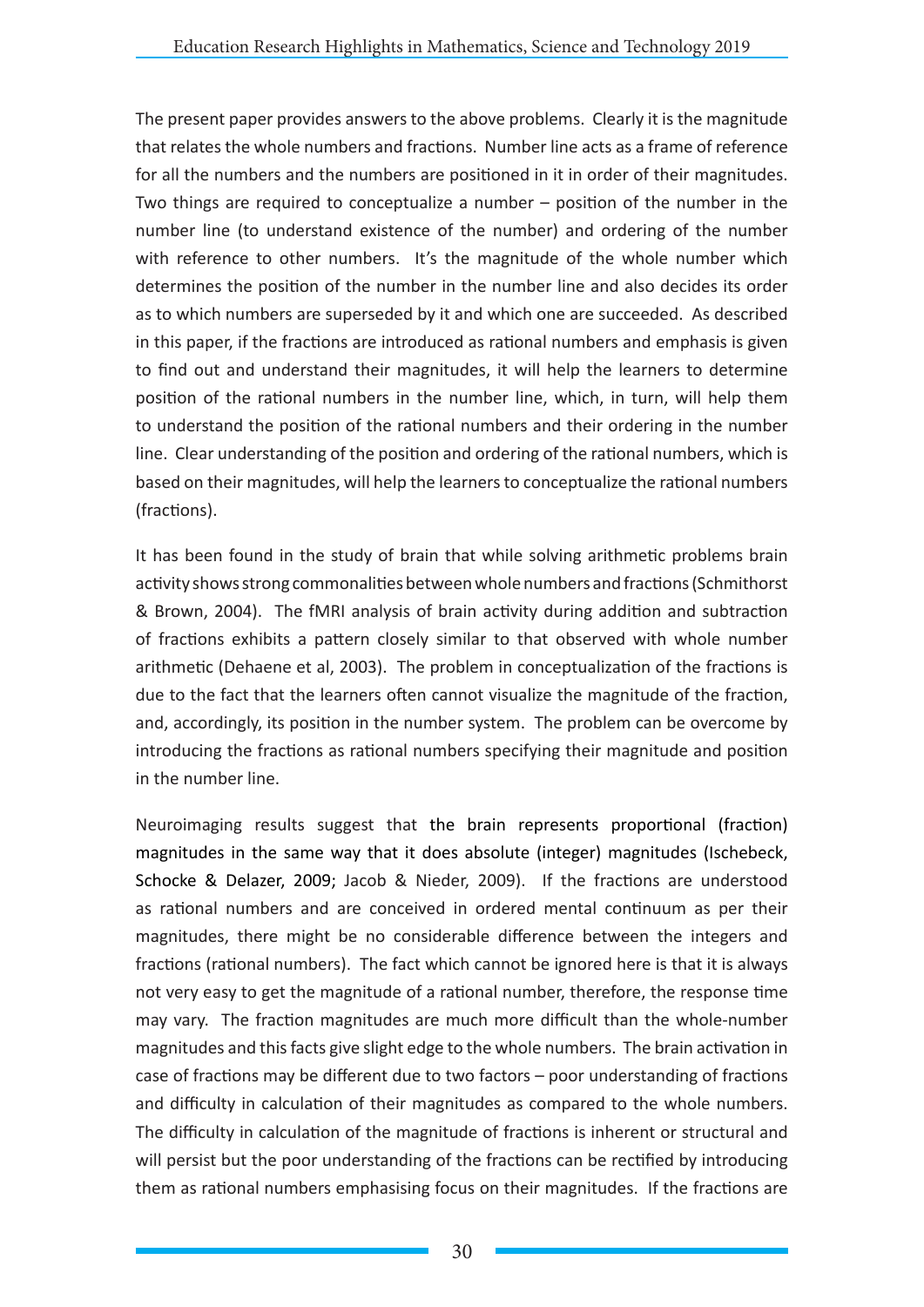taught in the manner as suggested in this paper, the neural results will certainly exhibit better results and the change in brain activity in case of the whole numbers vis-à-vis the rational numbers will reduce to the minimum level leaving the part aside which may persist due to inherent structure of the fractions.

### **References**

- Armstrong, B.E. & Larson, C.N. (1995). Students' use of part-whole & direct comparison strategies for comparing partitioned rectangles, *Journal of Research in Mathematics Education*, 26(1), 2–19.
- Bruce, C., Chang, D., & Flynn, T. (2013). *Foundations to Learning and Teaching Fractions: Addition and Subtraction – Literature Review*, Report submitted to Curriculum and Assessment Branch, Ontario Ministry of Education, ON K9J 0G2, Canada.
- Byrnes, J. P., & Wasik, B. A. (1991). Role of conceptual knowledge in mathematical procedural learning. *Dev. Psychol.* 27, 777–786. doi: 10.1037/0012-1649.27.5.777
- Clarke, D., Roche, A. & Mitchell, A. (2007). Year six fraction understanding: A Part of the Whole Story. In J. Watson & K. Beswick (Eds), *Proceedings of the 30th Annual Conference of the Mathematics Education Group of Australasia*, pp. 207–216. Adelaide, Australia: MERGA Inc.
- Clarke, D., Roche, A., & Mitchell, A. (2011). Year Six Fraction Understanding: A Part of Whole Story. In J. Watson & K. Beswick (Eds.), *Proceedings of the 30th Annual Conference of the Mathematics Education Research Group of Australia* (Vol. I, pp.207-216). Adelaide, Australia: MERGA Inc.
- Condon, C., & Hilton, S. (1999). Decimal Dilemmas. *Australian Primary Mathematics Classroom*, 4(3), 26-31.
- Dehaene, S. (2011). The Number Sense: How the Mind Creates Mathematics, In Revised and Updated Edition, Oxford University Press.
- Dehaene, S., Piazza, M., Pinel. P., & Cohen L. (2003). Three parietal circuits for number processing. *Cogn. Neuropsychol*. 20, 487–506.
- DeWolf, M., Chiang, J.N., Bassok, M., Holyoak, K.J & Monti, M.M. (2016). Neural Representations of Magnitude for Natural and Rational Numbers, *NeuroImage*, 141, 304-312. http://dx.doi.org/10.1016/j.neuroimage.2016.07.052
- DeWolf, M., Grounds, M., Bassok, M. & Holyoak, K.J. (2014). Magnitude comparison with different types of rational numbers. *J. Exp. Psychol. Hum. Percept. Perform.* 40 (1), 71–82.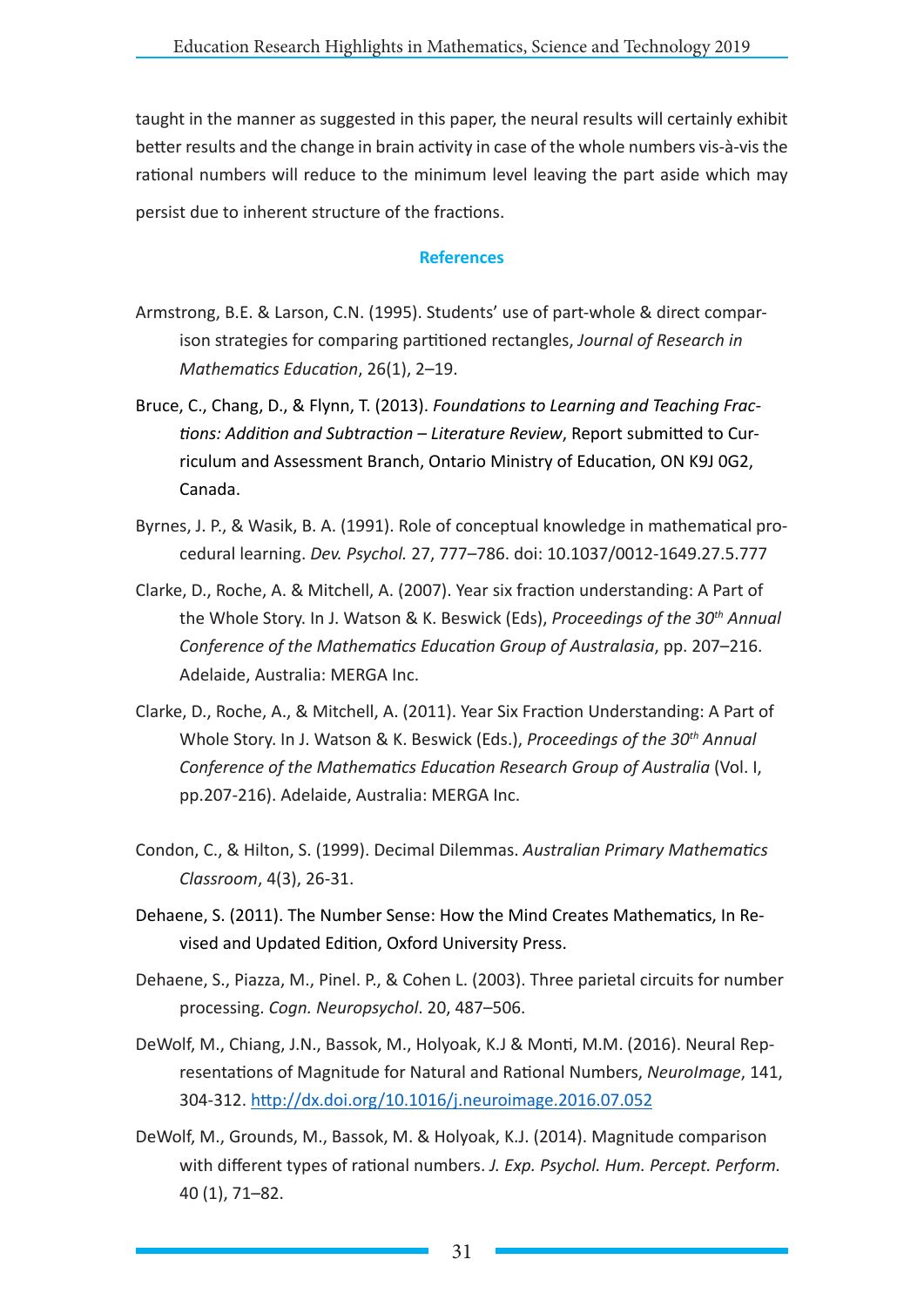- Empson, S. & Levi, L. (2011). Extending children's mathematics: Fractions and decimals: Innovations in cognitively guided instruction. Portsmouth, NH:Heinemann. pp. 178-216.
- English, L., & Halford, G. (1995). Mathematics education: Models and processes. Mahwah, NJ: Lawrence Erlbaum. doi: 10.5860/choice.33-3963
- Erlwanger, S. H. (1973). Benny's conception of rules and answers in IPI mathematics. *Journal of Children's Mathematical Behavior*, 1(**2**), 7-26. Reprinted in Carpenter, T. P., Dossey, J. A., & Koehler, J. L. (Eds.) (2004), Classics in mathematics education research (pp. 48-58). Reston, VA: National Council of Teachers of Mathematics.
- Foley, T., & Cawley, J. (2003). About the mathematics of division: Implications for students with learning disabilities. Exceptionality, 11, 131-150. doi: 10.1207/ s15327035ex1103\_02
- Fuchs, L. S., Schumacher, R. F., Long, J., Namkung, J., Hamlett, C. L., Cirino, P. T., . . . Changas, P. (2013). Improving At-Risk Learners' Understanding of Fractions. *Journal of Educational Psychology, 105*, 683-700. doi: 10.1037/a0032446
- Fuchs, L. S., Schumacher, R. F., Sterba, S. K., Long, J., Namkung, J., Malone, A., . . . Changas, P. (2014). Does working memory moderate the effects of fraction intervention? An aptitude–treatment interaction. *Journal of Educational Psychology, 106*, 499-514. doi: 10.1037/a0034341
- Gabriel, F., Coche, F., Szucs, D., Carette, V., Rey, B., & Content, A. (2013). A componential view of children's difficulties in learning fractions, *Frontiers in Psychology*, 4, 1-11. doi: 10.3389/fpsyg.2013.00715
- Hannula, M. S. (2003). Locating fraction on a number line. In N. A. Paterman, B. J. Dougherty, & J. T Zilliox (Eds.), *Proceedings of the 27th conference of the International Group of the Psychology of Mathematics Education*, Vol. 3, 17-24. Honolulu, HI.
- Hart, K, (2000). Mathematics Content and Learning Issues in the Middle Grades. In Mathematics Education in the Middle Grades: Teaching to Meet the Needs of Middle Grades Learners and to Maintain High Expectations, *Proceedings of a National Convocation and Action Conferences* (pp. 50-57). Washington, USA: National Academy Press.
- Hecht, S. A., & Vagi, K. J. (2012). Patterns of strengths and weaknesses in children's knowledge about fractions. *Journal of Experimental Child Psychology, 111*, 212- 229. doi: 10.1016/j.jecp.2011.08.012
- Hiebert, J. (ed.). (1986). *Conceptual and Procedural Knowledge: the Case of Mathematics*. Hillsdale, NJ: Erlbaum.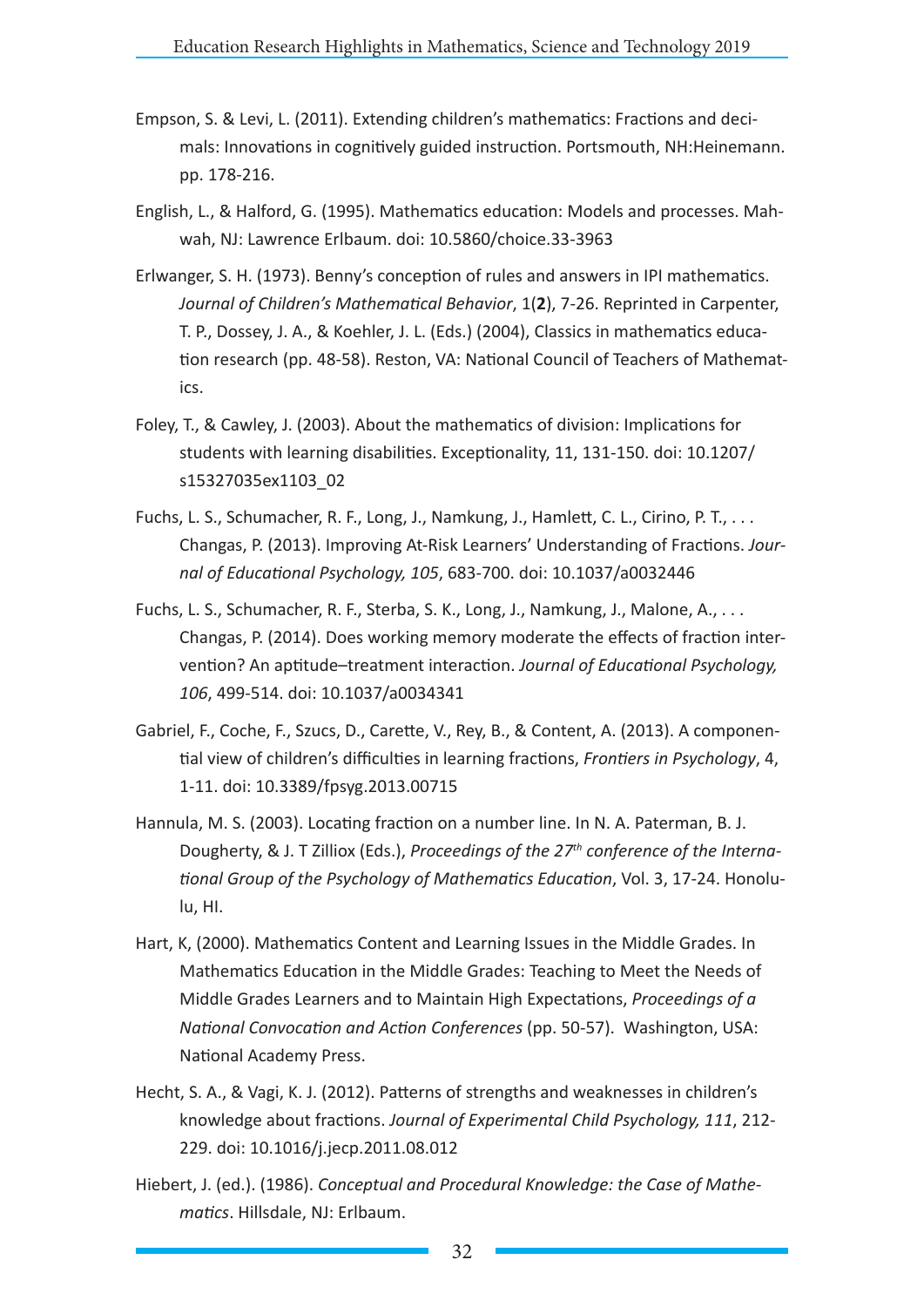- Hurst, M. & Cordes, S. (2016). Rational-Number Comparison Across Notation: Fractions, Decimals and Whole Numbers, *Journal of Experimental Psychology: Human Perception and Performance*, 42(2), 281-293. http://dx.doi.org/10.1037/ xhp0000140.
- Ischebeck, A., Schocke, M., Delazer, M. (2009). The processing and representation of fractions within the brain: an fMRI investigation. *Neuroimage*. 47, 403–413. doi: 10.1016/j.neuroimage.2009.03.041. Epub 2009 Mar 25.
- Jacob, S.N. & Nieder, A. (2009). Notation-independent representation of fractions in the human parietal cortex. *J. Neurosci.* 29, 4652–4657.
- Jacob, S.N., Vallentin, D. & Nieder A. (2012) Relating magnitudes: the brain's code for proportions. *Trends Cogn. Sci.*, 16, 157–166. doi: 10.1016/j.tics.2012.02.002.
- Jordan, N. C., Hansen, N., Fuchs, L. S., Siegler, R. S., Gersten, R., & Micklos, D. (2013). Developmental predictors of fraction concepts and procedures. *Journal of Experimental Child Psychology, 116*, 45-58. doi: 10.1016/j.jecp.2013.02.001
- Kamii, C. & Clark, F.B. (1995). Equivalent fractions: Their difficulty and educational implications. *Journal of Mathematical Behaviour*, 14 (4), 365–378.
- Kerslake, D. (1986). Fractions: Children's Strategies and Errors. *A Report of the Strategies and Errorsin Secondary Mathematics Project*. England: NFER-NELSON Publishing Company Ltd.
- Kieren, T. E. (1980). The rational number construct: Its elements and mechanisms. In T. E. Kieren (Ed.). *Recent research on number learning*, (pp. 125–149). Columbus, OH: ERIC Clearinghouse for Science, Mathematics and Environmental Education.
- Lamon, S.J.(2007). Rational number and proportional reasoning. In F.K. Lester, Jr. (Ed.), *Second handbook of research on mathematics teaching and learning*, pp.629- 667. Charlotte, NC: Information Age Publishing.
- Lortie-Forgues, H., Tian, J., & Siegler, R. S. (2015). Why is learning fraction and decimal arithmetic so difficult? *Developmental Review*, 38, 201-221. doi:10.1016/j. dr.2015.07.008.
- Mack, N. K. (1990). Learning fractions with understanding: Building on informal knowledge. *Journal for Research in Mathematics Education*, 21(**1**), 16-32.
- Mayer, R. E. (2010). Applying the science of learning to medical education. *Medical Education*, (44), 543–549. doi:10.1111/j.1365-2923.2010.03624.x.
- Mayer, R. E. (2010). Seeking a science of instruction. *Instructional Science*, (38), 143– 145. doi:10.1007/s11251-009-9113-x.
- McLeod, R., & Newmarch, B. (2006). *Fractions, Math for Life*. National Research and Development Centre for Adult Literacy and Numeracy, London.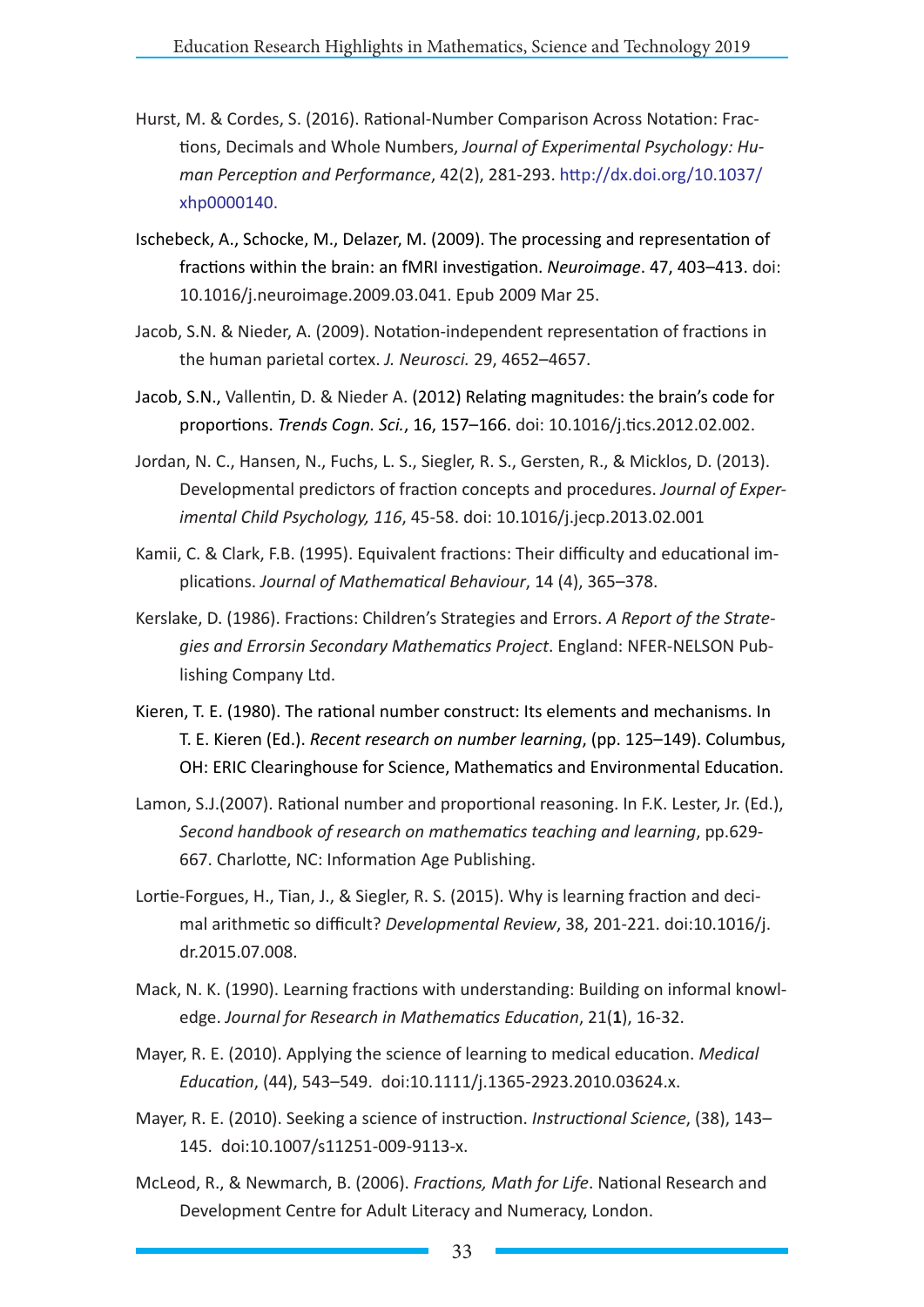- Moseley, B., & Okamoto, Y. (2008) Identifying fourth graders' understanding of rational number representations: A mixed methods approach. *School Science and Mathematics*. 108 (6), 238-250.
- Moss, J. & Case, R. (1999). Developing children's understanding of the rational numbers: A new model and an experimental curriculum. *Journal for Research in Mathematics Education* 30(2), 122-147.
- Ni, Y., & Zhou, Y. D. (2005). Teaching and learning fraction and rational numbers: the origins and implications of whole number bias. *Educ. Psychologist* 40, 27–52. doi:10.1207/ s15326985ep4001\_3
- Opfer, J.E. & Siegler, R.S. (2012). Development of quantitative thinking. In Holyoak, K.J. & Morrison, R., (Eds). *Oxford Handbook of Thinking and Reasoning*, pp. 585– 605, Oxford University Press, Cambridge.
- Orpwood, G., Schollen, L., Leek, G., Marinelli-Henriques, P., & Assiri, H. (2012). College mathematics project 2011: Final report. Retrieved from http://collegemathproject.senecac.on.ca/cmp/en/pdf/FinalReport/2011/CMP 2011 Final Report%20 -%2002Apr12%20pmh.pdf
- Park, J., Flores, A., & Hohensee, C. (2016) Fraction as Numbers and Extensions of Numbers and Extensions of the Number System: Developing Activities Bases on Research. *Ohio Journal of Mathematics*. 73, 13-21.
- Perle, M., Moran, R., & Lutkus, A. D. (2005). *NAEP 2004, trends in academic progress: Three decades of student performance in reading and mathematics*. Washington, DC: National Center for Education Statistics.
- Post, T. R., Cramer, K. A., Lesh, R., Harel, G., & Behr, M. (1993). Curriculum Implications of research on the learning, teaching and assessing of rational number concepts. In T. P. Carpenter, E. Fennema & T. A. Romberg (Eds.), Rational numbers: An integration of research (pp. 327-362). Hillsdale, NJ: Lawrence Erlbaum Associates, Publishers.
- Rittle-Johnson, B., & Alibali, M. W. (1999). Conceptual and procedural knowledge of mathematics: does one lead to the other? *J. Educ. Psychol*. 91, 175–189. doi: 10.1037/0022-0663.91.1.175
- Schmithorst, V.J. & Brown, R.D. (2004). Empirical validation of the triple-code model of numerical processing for complex math operations using functional MRI and group Independent Component Analysis of the mental addition and subtraction of fractions. *Neuroimage*. 22, 1414–1420.
- Schneider, M. and Siegler, R.S. (2010) Representations of the magnitudes of fractions. *J. Exp. Psychol. Hum. Percept. Perform*. 36, 1227–1238.